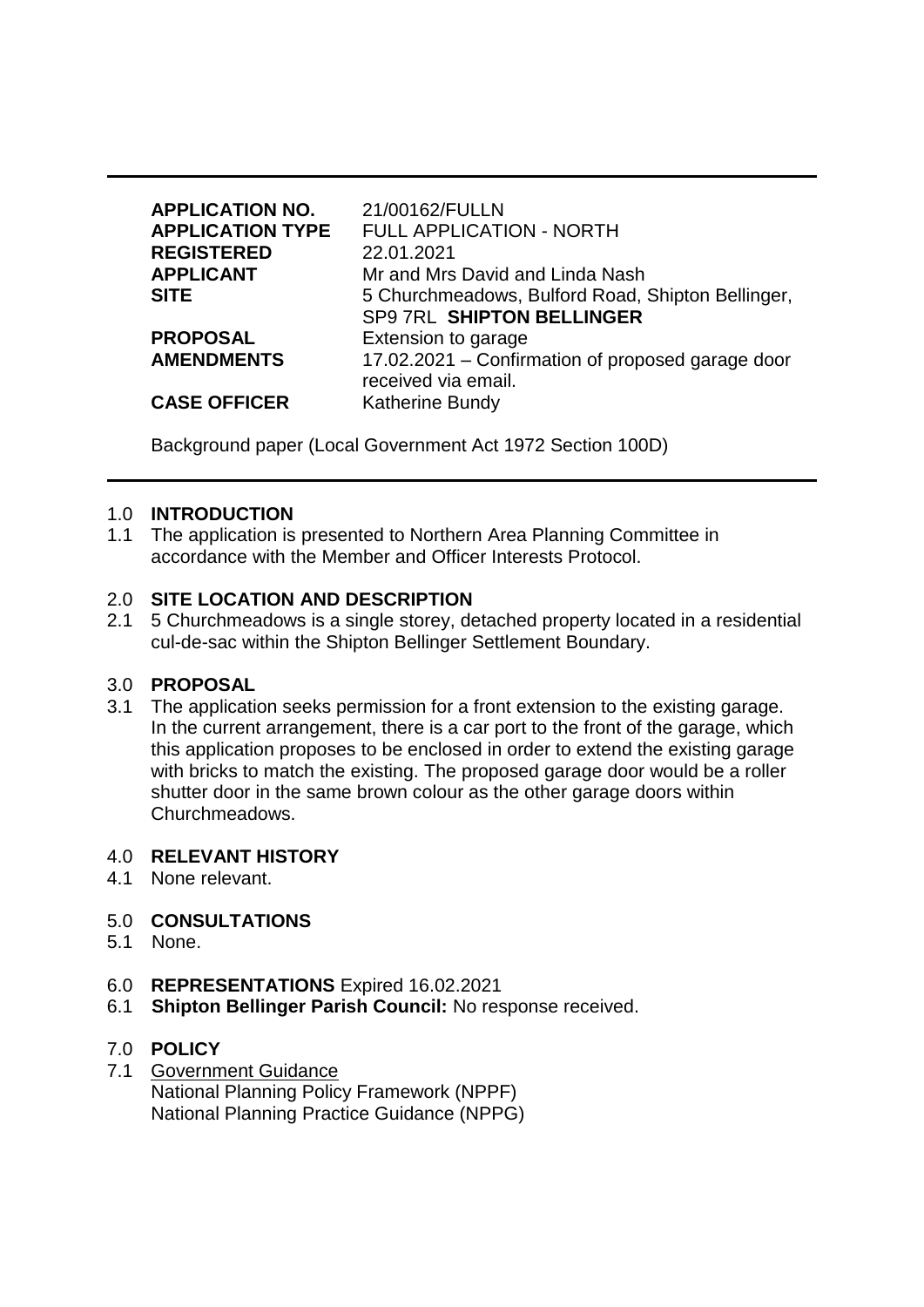7.2 Test Valley Borough Revised Local Plan (2016)(TVBRLP) Policy COM2 – Settlement Hierarchy Policy E1- High Quality Development in the Borough Policy LHW4 – Amenity Policy T2 – Parking Standards

### 8.0 **PLANNING CONSIDERATIONS**

- 8.1 The main planning considerations are:
	- Principle of development
	- Impact on the character and appearance of the area
	- Impact on amenity of neighbouring property
	- Impact on parking provision

### 8.2 **Principle of development**

The site lies within the Shipton Bellinger settlement boundary as defined on the Inset Maps of the TVBRLP. In accordance with Policy COM2 of the TVBRLP development is permitted provided the proposal is appropriate to other policies of the Revised Local Plan. The proposal is assessed against relevant policies below.

### 8.3 **Impact on the character and appearance of the area**

The existing car port is the only example of this type of structure within the vicinity as the neighbouring properties within this cul-de-sac have garages. Therefore, the proposed development would be considered more in keeping with the character and appearance of the area than the existing arrangement. The bricks proposed to enclose the car port would match the existing property and the new garage door would match the brown colour of the garage doors at neighbouring properties. As such, the proposal would integrate, complement and respect the character and appearance of both the host property and wider surrounding area. The proposal would therefore comply with Policy E1 of the TVBRLP.

### 8.4 **Impact on amenity of neighbouring property**

By virtue of the size and design of the proposal, and its juxtaposition relative to neighbouring property, the proposal would not give rise to an adverse impact on the living conditions of neighbouring property by virtue of loss of daylight, sunlight, or privacy. The proposal is therefore considered to be in accordance with Policy LHW4 of the TVBRLP.

### 8.5 **Impact on parking provision**

The proposal does not give rise to an additional demand for car parking. The existing garage measures 3.7 metres in depth and 3 metres in width and is too small to park a vehicle. The proposal would extend the depth of the garage to 6.2 metres thus making it large enough to be considered for the parking of vehicles in accordance with Policy T2 of TVBRLP. To facilitate this an existing frontage car parking space would be lost however the proposed garage space would replace this and this neutral impact on parking is considered to be acceptable. A condition has been recommended to ensure that the garage is only used for parking, to ensure that the proposal complies with Policy T2 and Annex G of the TVBRLP.